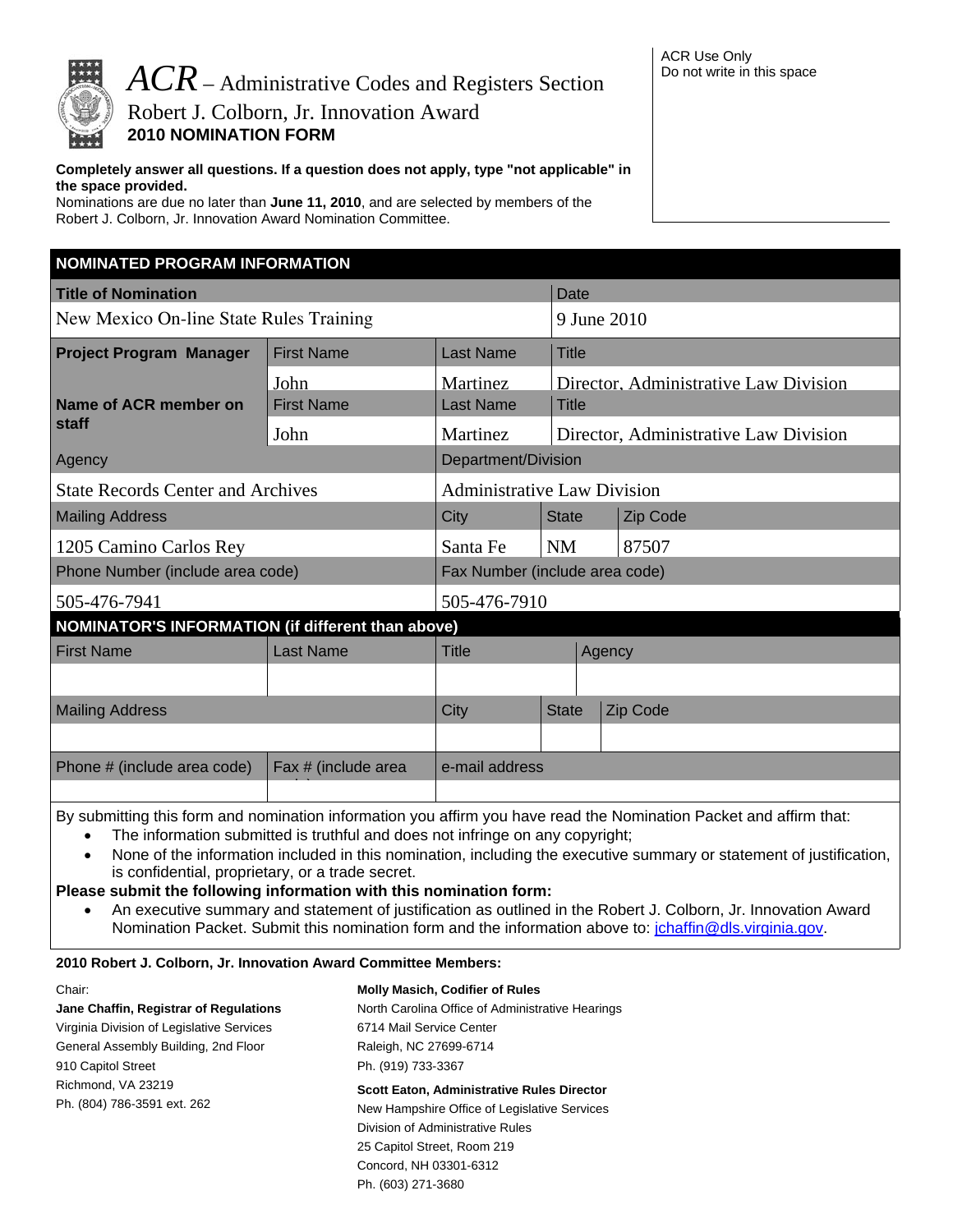### **Executive Summary for the 2010 Robert J. Colborn, Jr. Innovation Award**

Please use this area to complete a one-page executive summary about the program nominated. Refer to the nomination packet.

|  |  |  | <b>Title of Nomination</b> |
|--|--|--|----------------------------|
|--|--|--|----------------------------|

**Nominator** 

New Mexico On-line State Rules Training John Martinez

For many years, the New Mexico State Records Center and Archives (SRCA) has provided training to state employees on how to write and file state rules. The training was held almost every month since 2001, and hundreds of people attended the class. By late 2008, the time had come to update the training. The SRCA determined to split the full-day course into two half-day courses and decided to make the training more accessible by placing it on-line. On October 28, 2009, after almost a year of development, the first of the two new rules courses was made available on-line with the hope that more people will be able to learn about state rules. The course, called *New Mexico State Rules and Rule Making: An Introduction*, covers the basics of state rules and rulemaking and is currently open for enrollment.

- Although the course is designed for state employees, anyone interested in state rules is encouraged to enroll. The SRCA opened the on-line training to everyone because it believes that an increased understanding of state rules will benefit the people of New Mexico.
- The new rules course marks the establishment of the SRCA On-line Training Center which is available through the IDEAL NM Blackboard platform. IDEAL NM, which stands for Innovative Digital Education and Learning New Mexico, is a New Mexico Higher Education and Public Education program that provides eLearning services to the state. The SRCA On-Line Training Center is available 24 hours a day and can be accessed by any computer that has an internet connection. The on-line course can be taken all at once or broken up into smaller units depending on the time availability of each student.
- To enroll in the on-line rules training, a person simply needs to send an email request containing name, email address and agency to staterules@state.nm.us. The person will receive a response email that will contain username, password, and instructions on how to log into the SRCA On-line Training Center.
- In the future, other courses will be added to the SRCA On-line Training Center. The next course will be advanced training for rule filers and will cover the specific details of writing and formatting rules.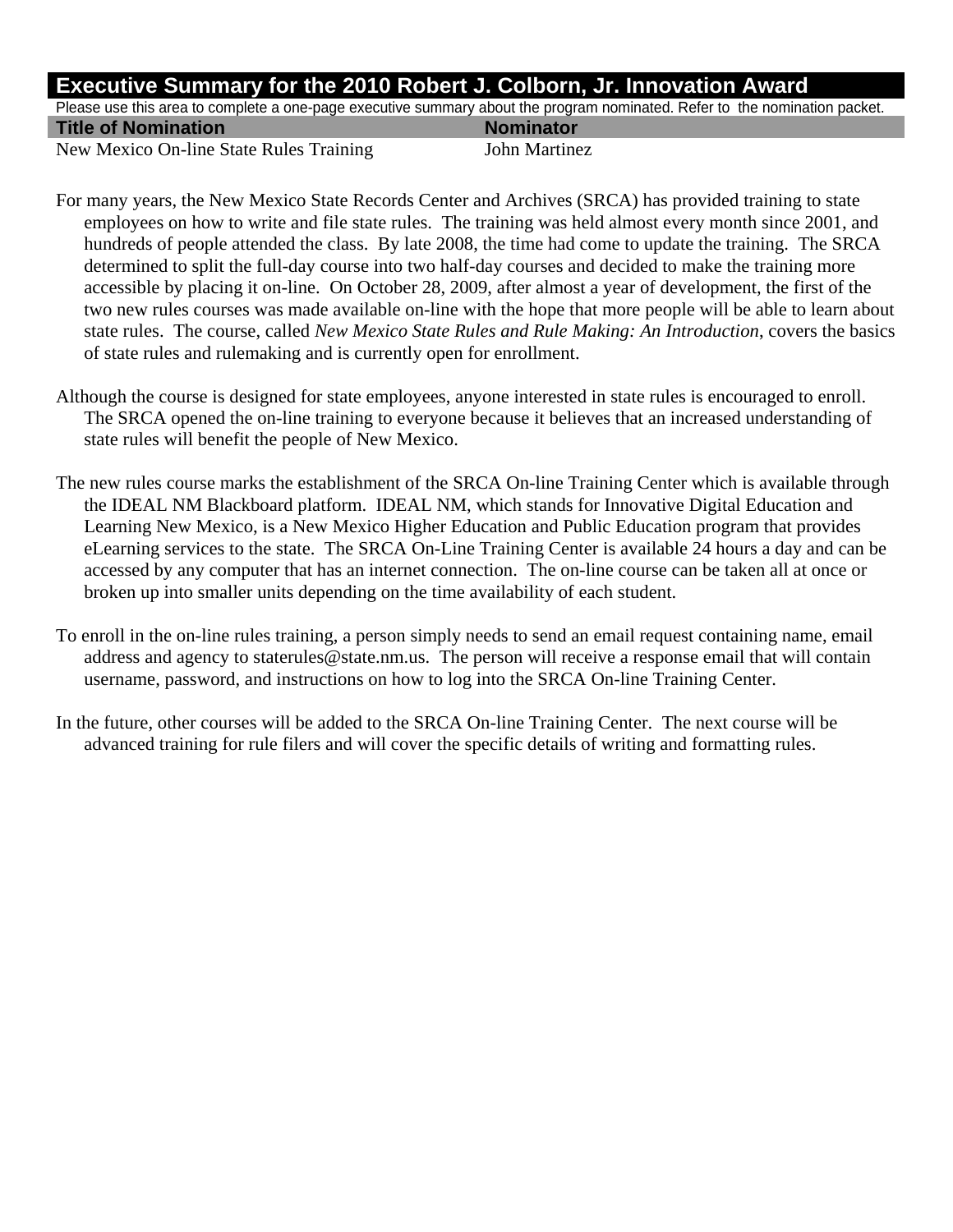Please use this area to complete the project description. The Statement of Justification shall not exceed five pages.

**Title of Nomination** <br> **Length of time in operation** 

New Mexico On-line Rules Training October 28, 2009 to the present

The SRCA developed on-line rules training with the goal of providing comprehensive instruction about the rulemaking process in New Mexico. The course provides the knowledge, skills and resources necessary to allow students to understand:

- 1. what state rules are,
- 2. who can issue state rules,
- 3. how state rules are created,
- 4. the structure of the New Mexico Administrative Code (NMAC), and
- 5. the purpose of the New Mexico Register.

This instruction is presented through the State Records Center and Archives On-Line Training Center on the IDEAL-NM Blackboard platform. The course was developed for an audience that is varied in terms of educational background, geographical location and technological experience. Both state employees and the general public are welcome to take the training.

The training is available 24 hours a day and can be accessed by any computer that has an internet connection. The on-line course generally takes about four hours to complete but the time required varies from person to person. The training can be taken all at once or broken up into smaller units depending on the time availability of each student. The course contains an introduction, six units and a conclusion. Each unit covers a specific area regarding rulemaking in New Mexico. To make the training more interesting, and to reinforce the topics presented, activites are included at the end of each unit. They were initially created to keep the interest of younger students, like those in high school or junior high, but many state employees have mentioned that they enjoyed them too. Each unit also has a test of five questions that the students are required to complete. At the end of each exam, students receive the score plus an explanation of the questions. The on-line system records the test scores and posts them under the button "My Grades" which provides a permanent record of the training. A student is welcome to take a test again in an attempt to improve the score; however, the questions are pulled from a pool of questions so the test will be different each time.

- The course contains additional materials including course documents (a glossary of rulemaking terms and other information), additional resources (links to legal websites in New Mexico) and external links (links to software that may improve the on-line training experience). Students may take the course survey to tell the SRCA what they think about the training and how it is presented.
- The SRCA has access to an electronic grade book that monitors each student's progress. It records the time spent on the course, the test grades and the survey responses.

The training is available at https://srca.blackboard.com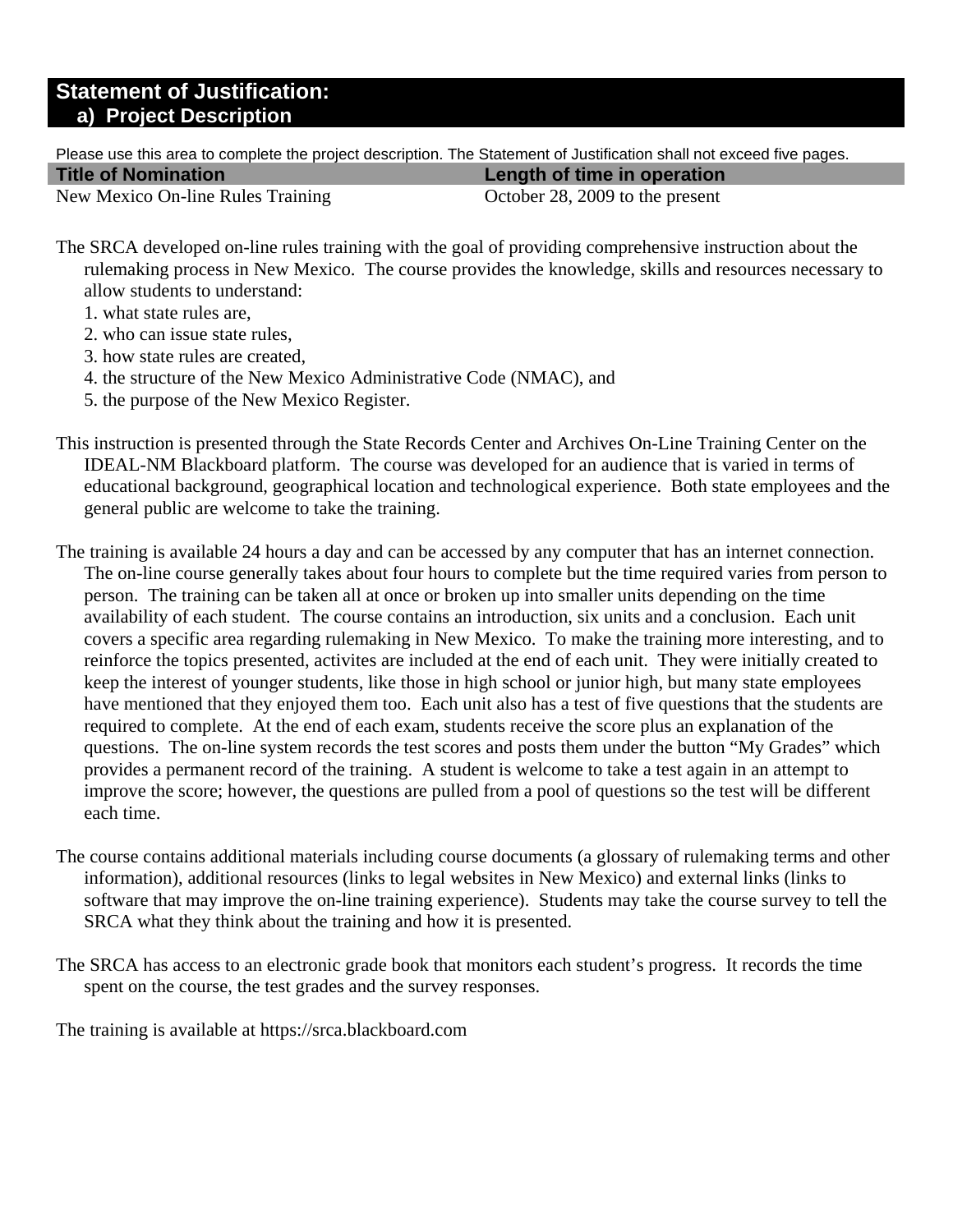# **Statement of Justification:**

### **b) Project Scope -- What is the significance to the improvement of the operation of government?**

Please use this area to complete the improvements of the operation of government.

What is the significance of the idea or program, its effectiveness and practical applicability? Does it demonstrate excellence and continued development to the improvement of the operation of government? Does it exemplify vision and creativity? Is the idea or concept an original idea? If not, the nominee must demonstrate how the improvement is unique. For example, is it new technology, new operating or new management practices?

- The on-line rules training increases the SRCA's ability to provide training. Conducting rules training for state employees has been a major effort of the SRCA for many years; however, in light of recent budget constraints, the monthly training was becoming difficult to continue. The demands of preparing and conducting the training on staff time made it necessary to reduce the number of sessions held. With the online training in place we can reduce the number of face-to-face sessions in half and still reach a larger audience than we ever did before.
- Because the training is always available on-line, students can return and review the material. We found in the past that students would forget aspects of the training, especially if they did not participate in rulemaking that often. We can now refer them to the website and even walk through the training with them. The student's retention of the information should be much greater.
- One of the biggest changes and improvements to come from the on-line training is that it is available to everyone in the public, not just state employees. Over the years a few people from the general public would attend the rules training, but it was a rare occurence. When we developed the course we kept the public in mind because we feel that an increased understanding of state rules will benefit the people of New Mexico. Since going live in October of 2009, a number of people from the general public have taken the course. In fact, the course was introduced to a continuing legal education course at the University of New Mexico and at the Lieutenant Governor's Administrative Procedures Task Force. People from both of those occasions registered for the course. We hope more people will register in the future.